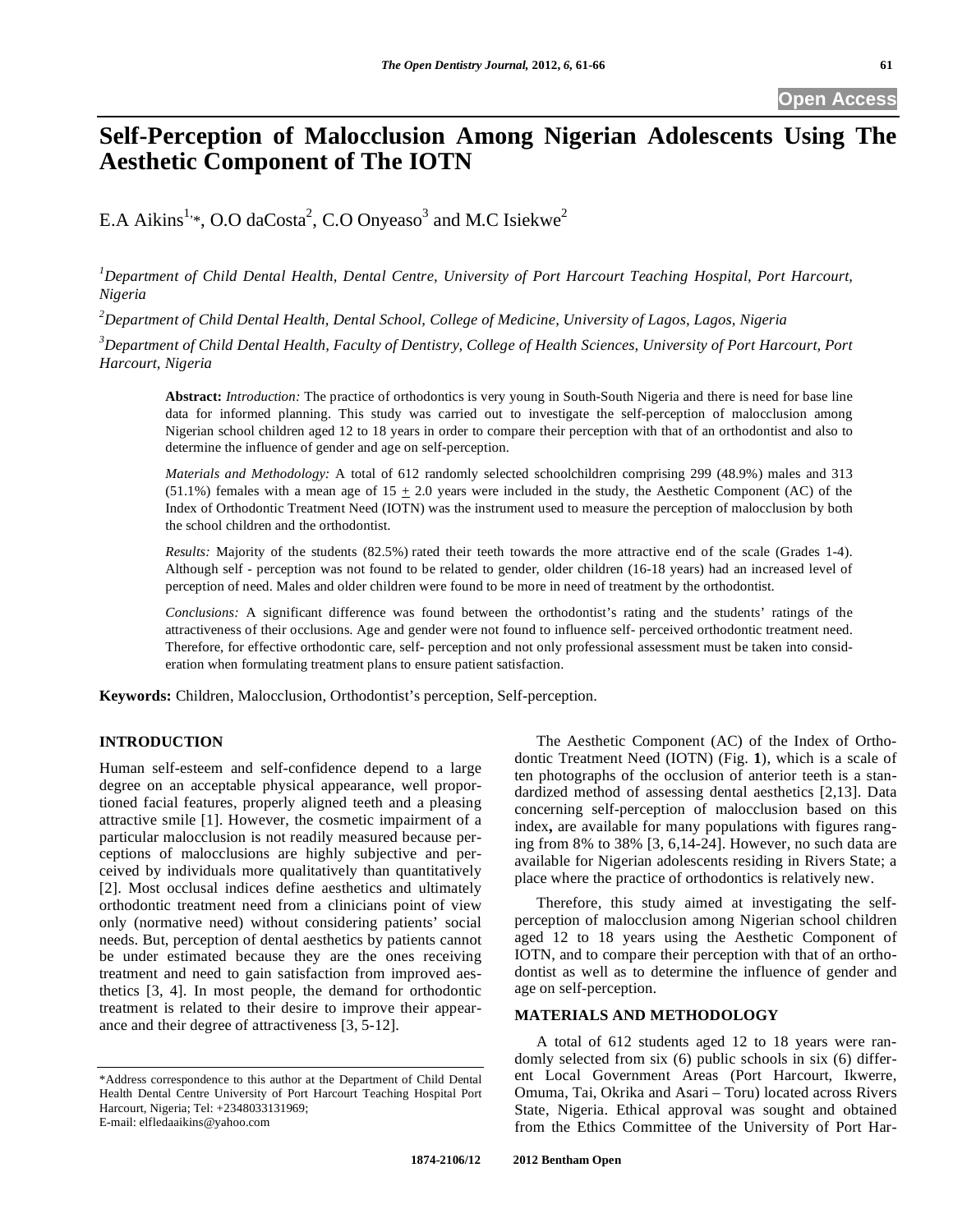

**Fig (1).** The AC of the IOTN (Brook and Shaw, 1989)

- 1-4 indicates no need.
- 5-7 indicates moderate need.
- 8-10 indicates definite need

court Teaching Hospital. Informed verbal consent was obtained from each of the participants. The data was collected in the school compound during school hours under standardised lighting conditions, with the student seated and the teeth in centric occlusion.

A full intraoral examination was carried out using a wooden spatula and each student's anterior teeth were assessed using the AC of the IOTN with grade 1 as the most attractive and grade 10 as the least attractive (Fig. **1**). The grades of the AC which correspond to the numbers on the respective photographs, depicting the levels of treatment need are as follows:

AC Grades 1- 4: No need for orthodontic treatment.

AC Grade 5-7: Borderline / Moderate need for orthodontic treatment.

AC Grade 8-10: Definite need for orthodontic treatment.

 The examination was carried out by one author (EAA) who had been previously calibrated in the use of the AC of the IOTN by a senior colleague (COO). None of the students had undergone any form of orthodontic treatment.

 The students also assessed their own occlusions using the same scale (AC of the IOTN) and rated their occlusions according to the photograph which most closely matched the attractiveness of their own teeth.

### **INTRA EXAMINER RELIABILITY**

Intra-examiner reliability was tested using Spearman Rank Correlation Coefficient. Sixty-two students were reexamined a month after their initial examination. A result of 0.94 was obtained, indicating excellent agreement.

### **STATISTICAL ANALYSES**

The data was analyzed statistically using the SPSS statistical package (Statistical Package for the Social Sciences Version 17.0 for Windows 2009, SPSS, Inc., Chicago, Illinois). Descriptive statistics were used to describe the subjects' perception of their dental aesthetics as compared to the normative assessment. T-test and chi-square statistics were used to analyse the data with statistical significance set at P<0.05. A matrix of Spearman Rank Order Correlation Coefficients was constructed for comparison of self-perceived dental aesthetics of the subjects with normative assessment. Logistic regression analysis was used to determine the influence of sex, age and self assessment of need by participants on professional assessment of need. Preliminary analyses were performed by using univariable models. Next, a multiple logistic regression analysis was then performed to remove the effects of age, sex and self-assessment of need which serve as the confounding factors to produce the adjusted odd's ratios.

### **RESULTS**

Table **1** shows the gender and age distribution of the sample comprising 299 (48.9%) males and 313 (51.1%) females with a mean age of  $15 + 2.0$  years. The mean age for the males was  $14.9 \pm 1.9$  years, whilst that for females was  $15.0 + 2.0.$ 

| Table 1. Distribution of the Participants According to Age and Gender |  |  |
|-----------------------------------------------------------------------|--|--|
|                                                                       |  |  |

| Age (years) | Frequency $(\% )$ |                |                |  |  |  |  |  |
|-------------|-------------------|----------------|----------------|--|--|--|--|--|
|             | Male              | Female         | <b>Total</b>   |  |  |  |  |  |
| 12          | 42(14.0)          | 51(16.3)       | 93(15.2)       |  |  |  |  |  |
| 13          | 44 (14.7)         | 36(11.5)       | 80(13.1)       |  |  |  |  |  |
| 14          | 50(16.7)          | 43(13.7)       | 93(15.2)       |  |  |  |  |  |
| 15          | 42(14.0)          | 33(10.5)       | 75(12.3)       |  |  |  |  |  |
| 16          | 44 (14.7)         | 55 (17.6)      | 99(16.2)       |  |  |  |  |  |
| 17          | 43(14.4)          | 65(20.8)       | 108(17.6)      |  |  |  |  |  |
| 18          | 34(11.4)          | 30(9.6)        | 64 (10.5)      |  |  |  |  |  |
| Total       | 299 (48.9)        | 313(51.1)      | 612 (100)      |  |  |  |  |  |
| Mean        | $14.9 \pm 1.9$    | $15.0 \pm 2.0$ | $15.0 \pm 2.0$ |  |  |  |  |  |
| Median      | 15                | 15             | 15             |  |  |  |  |  |

Student's t test (independent) =  $0.82$ ,  $p = 0.42$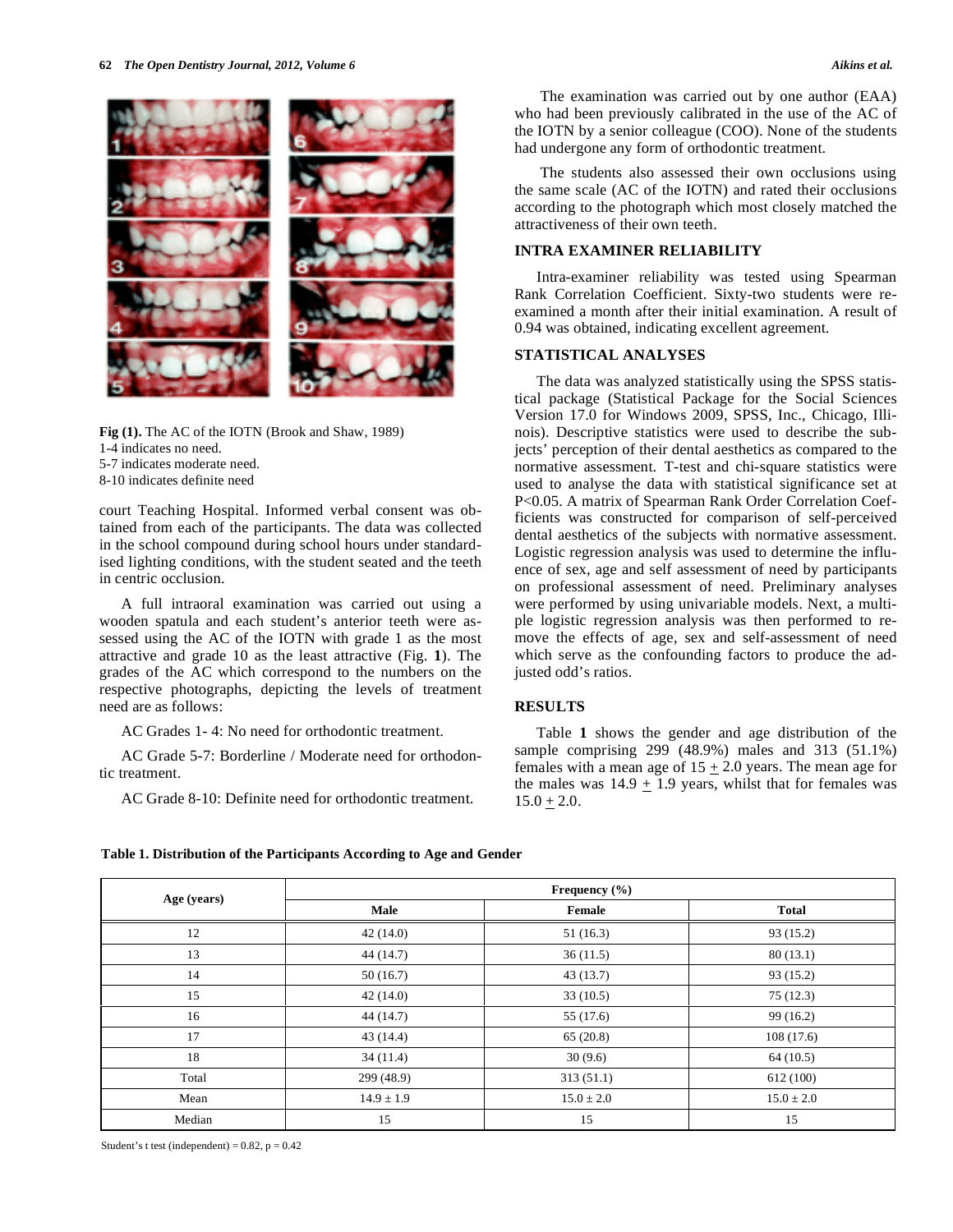| Table 2. Gender Distribution of Self-Assessment and Professional (Orthodontist) Assessment of Dental Aesthetics of the Studied |  |  |  |  |
|--------------------------------------------------------------------------------------------------------------------------------|--|--|--|--|
| Population According to the Aesthetic Component of the Index of Orthodontic Treatment Need                                     |  |  |  |  |

| <b>Variable</b>                         | Frequency $(\% )$                             |               |               |  |  |  |
|-----------------------------------------|-----------------------------------------------|---------------|---------------|--|--|--|
|                                         | Male                                          | Female        | <b>Total</b>  |  |  |  |
| Self assessment of need by participants |                                               |               |               |  |  |  |
| $1 - 4$ No Need                         | 244(81.6)                                     | 261 (83.4)    | 505 (82.5)    |  |  |  |
| $5 - 7$ Moderate need                   | 32(10.7)                                      | 35(11.2)      | 67(10.9)      |  |  |  |
| 8 - 10 Definite need                    | 23(7.7)                                       | 17(5.4)       | 40(6.5)       |  |  |  |
| Total                                   | 299 (100)                                     | 313 (100)     | 612 (100)     |  |  |  |
| Mean                                    | $3.3 \pm 2.1$                                 | $3.4 \pm 2.0$ | $3.3 \pm 2.1$ |  |  |  |
| Median                                  | 3                                             | 3             | 3             |  |  |  |
|                                         | Student's t statistic = $0.06$ , p = $0.95$   |               |               |  |  |  |
| Professional assessment of need         |                                               |               |               |  |  |  |
| $1 - 4$ No need                         | 175(58.5)                                     | 222(70.9)     | 397 (64.9)    |  |  |  |
| 5 - 7 Moderate need                     | 56(18.7)                                      | 51(16.3)      | 107(17.5)     |  |  |  |
| $8 - 10$ Definite need                  | 68 (22.7)                                     | 40(12.8)      | 108(17.6)     |  |  |  |
| Total                                   | 299 (100)                                     | 313 (100)     | 612 (100)     |  |  |  |
| Mean                                    | $4.6 \pm 2.8$                                 | $3.8 \pm 2.5$ | $4.2 \pm 2.7$ |  |  |  |
| Median                                  | 4                                             | 3             | 4             |  |  |  |
|                                         | Student's t statistic = $3.65$ , p = $0.0003$ |               |               |  |  |  |

Note: Need  $>4$ , No need  $\leq 4$ 

### **ORTHODONTIST PERCEPTION OF DENTAL AESTHETICS**

Orthodontist rating revealed that 64.9% (397 students) had no need for treatment (grades 1-4), 17.5% (107 students) had a moderate need (grades 5–7) and 17.6% (108 students) had a definite aesthetic need (grades 8–10) for orthodontic treatment (Table **2**).

# **ORTHODONTIST PERCEPTION COMPARED BY AGE AND GENDER**

There were significant statistical differences between age, gender and the normative orthodontic need as assessed by the AC. Thirteen year-olds had the least orthodontic treatment need of 25% whilst 17 year-olds had the greatest need for treatment of 43.5%. Male students were statistically (p=0.00) found to have a greater need for treatment (41.5%) than female students (29.1%) (Table **3**). A multivariate analysis revealed that as age increased by one unit, participants were 1.1 times more likely to have a professional need for treatment. Males were 1.76 times more likely to have professional need than females (Table **4**).

#### **SELF PERCEPTION OF DENTAL AESTHETICS**

However, when the students were asked to rate their own dental attractiveness, 505 (82.5%) scored their teeth as aesthetically acceptable (grades 1–4), 67 (10.9%) as moderate (grades 5–7) and 40 (6.5%) rated their teeth from grades 8 to 10 (Table **2**).

### **SELF PERCEPTION COMPARED BY AGE AND GENDER**

As depicted in Table **5**, majority of the students in each age group rated their teeth towards the more attractive end of the scale. Though there was an increase in the proportion of

older children (16 -18 years) rating their teeth in need of orthodontic treatment as compared with the younger schoolchildren, the difference was not statistically significant (p >0.05). There were almost equal numbers of male 55(18.4%) and female 52(16.7%) students rating themselves to be in need of orthodontic treatment. Hence, self perception is not statistically different between genders.

## **ASSOCIATIONS BETWEEN ORTHODONTIST PER-CEPTION AND SELF-PERCEPTION**

Using Pearson Correlation Coefficient, a weak but significant correlation was found between the orthodontist rating and the students' self-perception ( $r = 0.24$ ,  $P = 0.00$ ). One hundred and eight students were rated by the orthodontist to have a definite aesthetic need for orthodontic treatment, out of which 22 also rated themselves likewise. Whilst 107 of the students were rated by the orthodontist as having a moderate need, only 16 were in agreement with this rating. Meanwhile, out of the 397 students assessed not to have a need, 351 of them rated themselves similarly (Table **6**). The students who perceived themselves to have a need for treatment were 2.91 times more likely to have a professional need than those without a self-perceived need (Table **4**).

### **DISCUSSION**

The perception that potential patients have of the need for orthodontic treatment cannot be ignored because it is these patients that gain satisfaction from improved aesthetics and even function [3, 4, 10]. Thus, the knowledge of self- perception of malocclusion, assessment of orthodontic treatment need, (self-perceived as well as professional) and their comparisons for any given population are vital issues in modern orthodontic practice.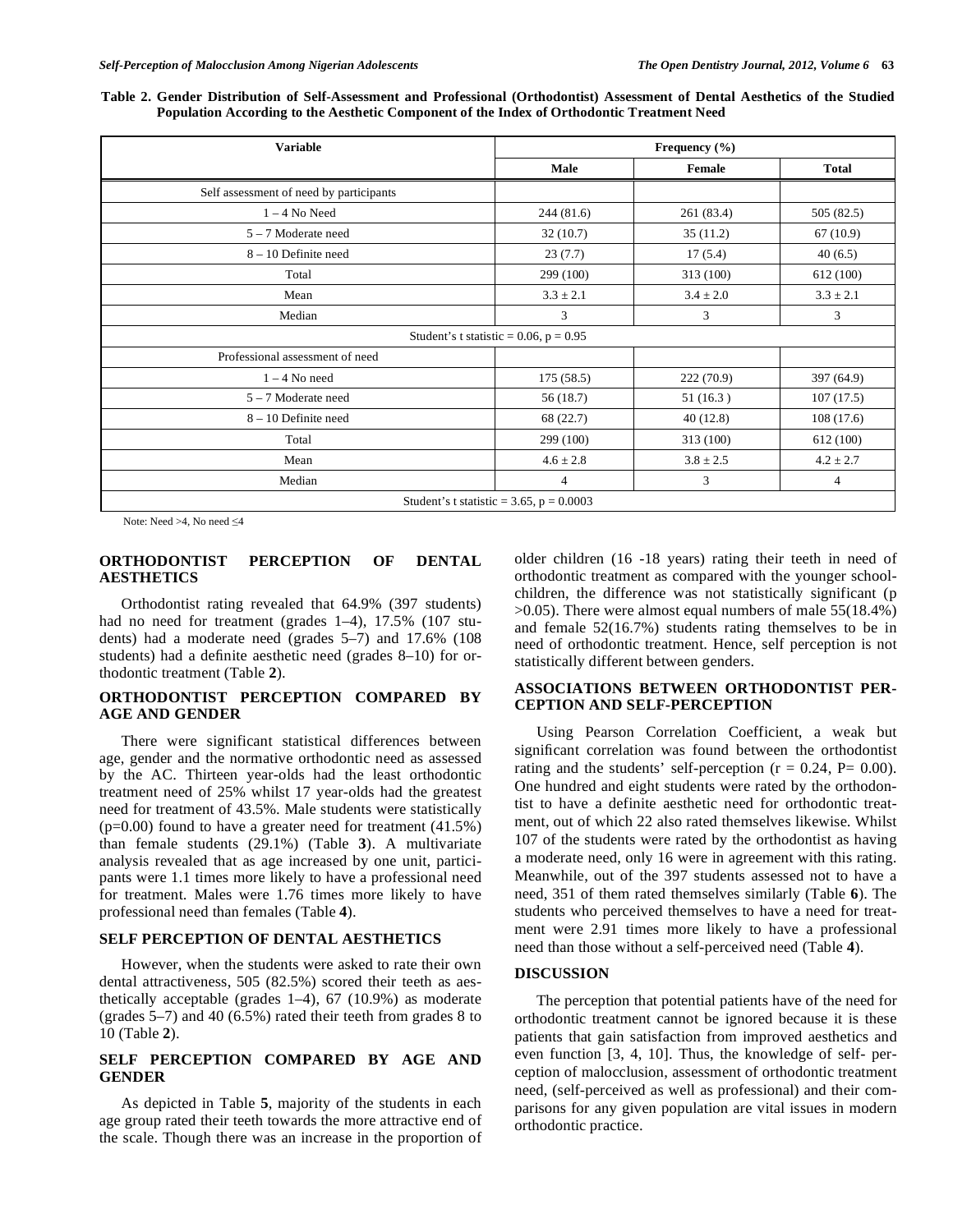### **Table 3. Relationship Between Age, Gender and Professional (Orthodontist) Assessment of Need According to the Aesthetic Component of the Index of Orthodontic Treatment Need**

| <b>Variable</b> | Professional Assessment of Need (%) |                             | $\chi^2$ | Odd ratio | 95%CI | p            |         |
|-----------------|-------------------------------------|-----------------------------|----------|-----------|-------|--------------|---------|
|                 | <b>Need</b><br>$(n=215)$            | <b>No Need</b><br>$(n=397)$ |          |           | Lower | <b>Upper</b> |         |
| Age (years)     |                                     |                             |          |           |       |              |         |
| 12              | 25(26.9)                            | 68 (73.1)                   | 3.27     | 0.64      | 0.38  | 1.07         | 0.07    |
| 13              | 20(25.0)                            | 60(75.0)                    | 4.14     | 0.58      | 0.33  | 1.01         | $0.04*$ |
| 14              | 34(36.6)                            | 59 (63.4)                   | 0.10     | 1.08      | 0.66  | 1.74         | 0.75    |
| 15              | 32(42.7)                            | 43(57.3)                    | 2.13     | 1.44      | 0.86  | 2.42         | 0.14    |
| 16              | 35(35.4)                            | 64 (64.6)                   | 0.00     | 1.10      | 0.63  | 1.62         | 0.96    |
| 17              | 47 (43.5)                           | 61 (56.6)                   | 4.05     | 1.54      | 0.99  | 2.40         | $0.04*$ |
| 18              | 22(34.4)                            | 42(65.6)                    | 0.02     | 0.96      | 0.54  | 1.71         | 0.89    |
| Gender          |                                     |                             |          |           |       |              |         |
| Male            | 124(41.5)                           | 175(58.5)                   | 10.31    | 1.73      | 1.22  | 2.45         | $0.00*$ |
| Female          | 91(29.1)                            | 222(70.9)                   | 10.31    | 0.58      | 0.41  | 0.82         | $0.00*$ |

\*Significant

Note: The upper limit of the 95% confidence interval for age 13 years and the lower limit of the interval for age 17 years are approximately equal 1(i.e. as if the odds ratios did not cross 1). That is why the corresponding p-values appeared to be significant.

### **Table 4. Multivariable Logistic Regression to Examine the Predictors of Professional Assessment of Need**

| Variable           | Unadjusted | 95% CI |              | p-Value | <b>Adjusted Odds</b> | 95% CI | p-value |         |
|--------------------|------------|--------|--------------|---------|----------------------|--------|---------|---------|
|                    | Odds ratio | Lower  | <b>Upper</b> |         | Ratio                | Lower  | Upper   |         |
| Age (year)         | $.10*$     | 1.02   | 1.21         | 0.02    | $1.10*$              | 1.00   | 1.20    | 0.04    |
| Sex (Male/Female)  | $.73*$     | 1.24   | 2.42         | 0.001   | $1.76*$              | 1.25   | 2.49    | 0.001   |
| Self need (Yes/No) | $3.02*$    | 1.97   | 4.36         | < 0.001 | $2.91*$              | 1.89   | 4.50    | < 0.001 |

\*Significant

Note: Unadjusted odds ratio did not remove the effects of confounders, whereas the adjusted odds ratio did.

### **Table 5. Associations Between Age, Gender and Self-Assessment of Orthodontic Treatment Need According to the Aesthetic Component of the Index of Orthodontic Treatment Need**

| <b>Variable</b> | Self Assessment of Need (%) | $\chi^2$                    | Odd  | 95%CI | p     |              |      |
|-----------------|-----------------------------|-----------------------------|------|-------|-------|--------------|------|
|                 | <b>Need</b><br>$(n=107)$    | <b>No Need</b><br>$(n=505)$ |      | Ratio | Lower | <b>Upper</b> |      |
| Age (years)     |                             |                             |      |       |       |              |      |
| 12              | 12(12.9)                    | 81 (87.1)                   | 1.59 | 0.66  | 0.33  | 1.31         | 0.21 |
| 13              | 8(10.0)                     | 72(90.0)                    | 3.57 | 0.49  | 0.21  | 1.09         | 0.06 |
| 14              | 19(20.4)                    | 74 (79.6)                   | 0.66 | 1.26  | 0.70  | 2.26         | 0.42 |
| 15              | 11(14.7)                    | 64 (85.3)                   | 0.47 | 0.79  | 0.38  | 1.61         | 0.49 |
| 16              | 17(17.2)                    | 92(82.8)                    | 0.01 | 0.97  | 0.53  | 1.78         | 0.93 |
| 17              | 25(23.1)                    | 83 (76.9)                   | 2.92 | 1.55  | 0.55  | 2.64         | 0.09 |
| 18              | 15(23.4)                    | 49(76.6)                    | 1.76 | 1.52  | 0.78  | 2.93         | 0.19 |
| Gender          |                             |                             |      |       |       |              |      |
| Male            | 55 (18.4)                   | 244(81.6)                   | 0.34 | 1.13  | 0.73  | 1.75         | 0.56 |
| Female          | 52(16.6)                    | 261 (83.4)                  | 0.34 | 0.88  | 0.57  | 1.37         | 0.56 |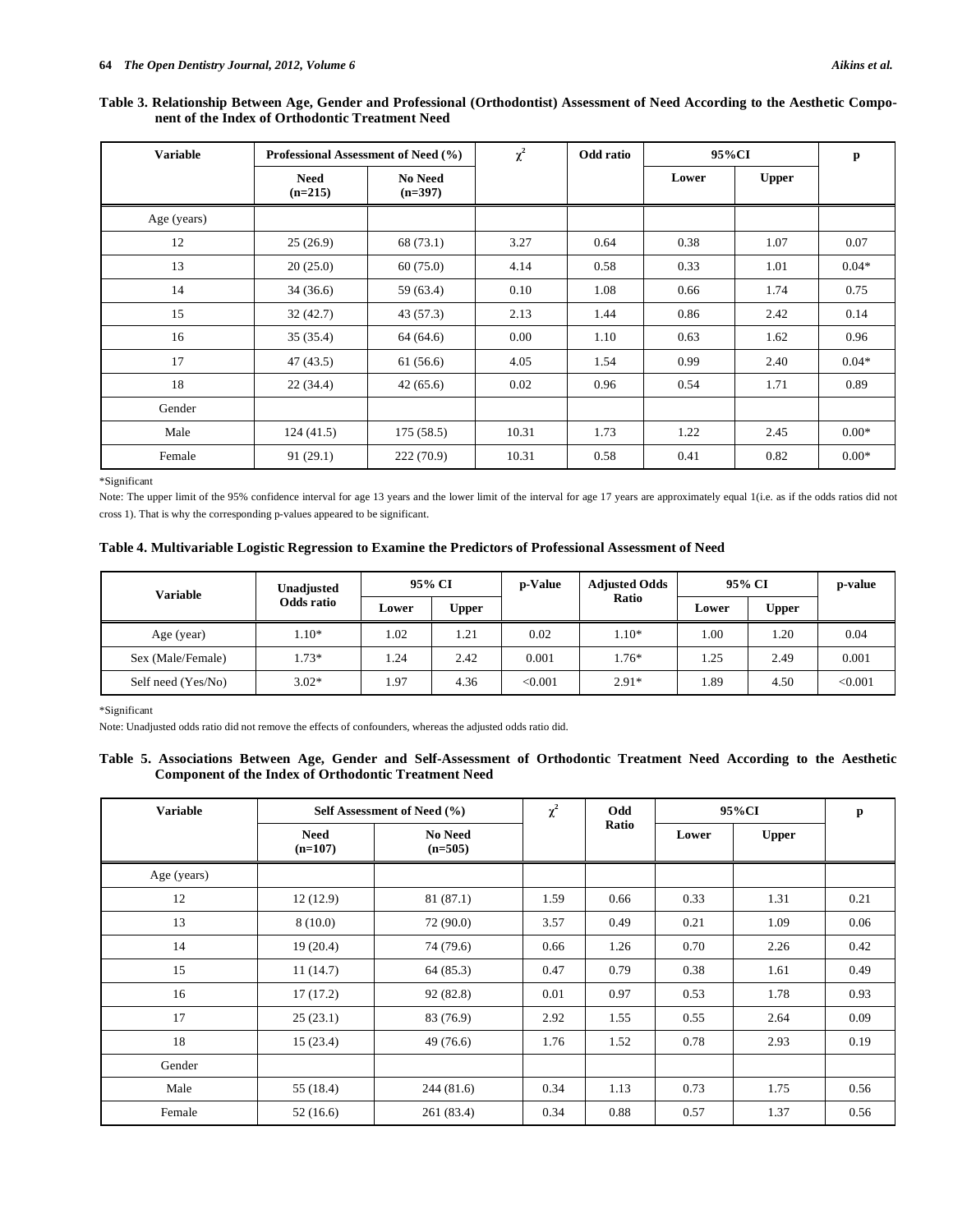|  |  | Table 6. Associations Between Self-Assessment and Professional (Orthodontist) Assessment of Orthodontic Treatment Need |  |  |  |  |
|--|--|------------------------------------------------------------------------------------------------------------------------|--|--|--|--|
|  |  | According to the Aesthetic Component of the Index of Orthodontic Treatment Need                                        |  |  |  |  |

| <b>Self-Perceived Need</b> | Professional Need (%) |           |                |              |  |  |  |  |  |
|----------------------------|-----------------------|-----------|----------------|--------------|--|--|--|--|--|
|                            | <b>Definite</b>       | Moderate  | <b>No Need</b> | <b>Total</b> |  |  |  |  |  |
| Definite need              | 22(55.0)              | 8(20.0)   | 10(25.0)       | 40           |  |  |  |  |  |
| Moderate need              | 15(22.4)              | 16(23.9)  | 36(53.7)       | 67           |  |  |  |  |  |
| No need                    | 71(14.1)              | 83 (16.4) | 351 (69.5)     | 505          |  |  |  |  |  |
| Total                      | 108                   | 107       | 397            | 612          |  |  |  |  |  |

 $X^2 = 50.95$ , df = 4, p = 0.00

In Rivers State, Nigeria, where this study was carried out, the practice and teaching of orthodontics is relatively new. Thus, this cross-sectional study of self- perception of malocclusion in 612 randomly selected  $12 - 18$  year-old Nigerian secondary schoolchildren residing in Rivers State will provide valuable data for the adolescents residing in the State and allow for informed planning of orthodontic services.

Research has proven that most patients seek orthodontic treatment principally for aesthetic improvement [5, 25]. Teenagers, in particular have been found to attach great importance to an attractive dental appearance [3, 7, 8, 10, 16, 26] and have also been shown to have developed an oral perceptual awareness [27, 28]. Adolescence is the time when concern over appearance and facial attractiveness is developing, which translates to an increased awareness of body image [6]. Thus, the self perception of malocclusion is an important parameter in treatment planning for adolescent populations.

 In this study, using the AC, 17.5% of the students perceived a need for orthodontic treatment. This result is higher than that of a similar study carried out in South- Western Nigeria by Kolawole *et al.* [22] with treatment need of 8% in 11 – 14 year-olds and that obtained by Ngom *et al.* [29] in 12 to 13 year-olds in Senegal (13.9%). These differences may be as a result of ethnic variation and the wider age range of the adolescents in this present study. Ethnicity does have an effect on self-perceived need due to differences in acceptable facial appearances and what is deemed as acceptable occlusion by different ethnic groups, it would be useful to validate the IOTN in different ethnic groups. This figure (17.5%) is also higher than the subjective need found in the U.K. (6%) [30], Jordan (9%) [19], Saudi Arabia (14.5%) [1], and Peru (12.8%) [31]. It is, however, comparable with 18.7% found in Saudi Arabia among 11-16 year-olds [20] and 5.8% definite need obtained in Malaysia [24] but much lower than 65% and 21.8% subjective need, respectively reported among visually and hearing impaired Saudi Arabian adolescents [20].

In the present study, there were no significant age or gender differences in the participants' self-perceived need for orthodontic treatment, and this is probably due to the subjects' general lack of awareness of the presence of malocclusion. This finding is in agreement with a previous Nigerian study [8],where almost equal numbers of male (79.8%) and female (83.6%) participants respectively perceived a need for treatment (p>0.05) as well as other studies in U.K. [23, 30] Saudi Arabia [1] and U.S.A. [28] However, in other studies carried out in South-Western Nigeria [32] and North Jordan [19], females and older school children tended to rate their dentition towards the more attractive end of the AC scale whereas in a Latvian study [33], female children felt more in need of treatment than male children.

 There were significant gender and age differences in the orthodontist's assessment of treatment need,  $(p< 0.05)$ . The increase of orthodontic treatment need with age seen in this study is probably due to the fact that untreated malocclusion worsens with age as the permanent occlusion becomes established [34]. When assessed professionally, male adolescents had a significantly greater need for treatment than females. This is consistent with the findings of Burden *et al.* [35], but at variance with the findings by Onyeaso [36] where more females were found to be in need of treatment than males. However, it must be noted that the finding by Onyeaso [36] was in a demand population and more females sought orthodontic care in that Nigerian study. It also disagrees with the findings from other studies conducted in Nigeria [8, 10, 32, 37], Tanzania [6], Senegal [29], France [38], Kuwait [18], Latvia [33] and Iran [39] where there were no gender or age differences. Although, our findings corroborate that of Burden *et al.* [35], no adequate explanation can be made for this gender difference.

In this study, a weak but positive correlation between self - perceived and normative orthodontic treatment need according to the AC of the IOTN was obtained. This is comparable to that obtained in a study carried out on schoolchildren by Kolawole *et al.* [22] in Western Nigeria (r = 0.252,  $p=0.00$ ) and Kerosuo *et al.* [18] ( $r = 0.209$ ,  $p= 0.05$ ) in Kuwait but lower than the figure obtained by Otuyemi *et al.* [32]  $(r = 0.35)$  in a previous study also carried out much earlier in South-Western Nigeria.

#### **CONCLUSIONS**

A significant difference was found between the orthodontist's rating and the students' ratings of the attractiveness of their occlusions. Age and gender were not found to influence self- perceived orthodontic treatment need. Therefore, for effective orthodontic care, self- perception and not only professional assessment must be taken into consideration when formulating treatment plans to ensure patient satisfaction.

### **ACKNOWLEDGEMENT**

None declared

### **CONFLICTS OF INTEREST**

None declared.